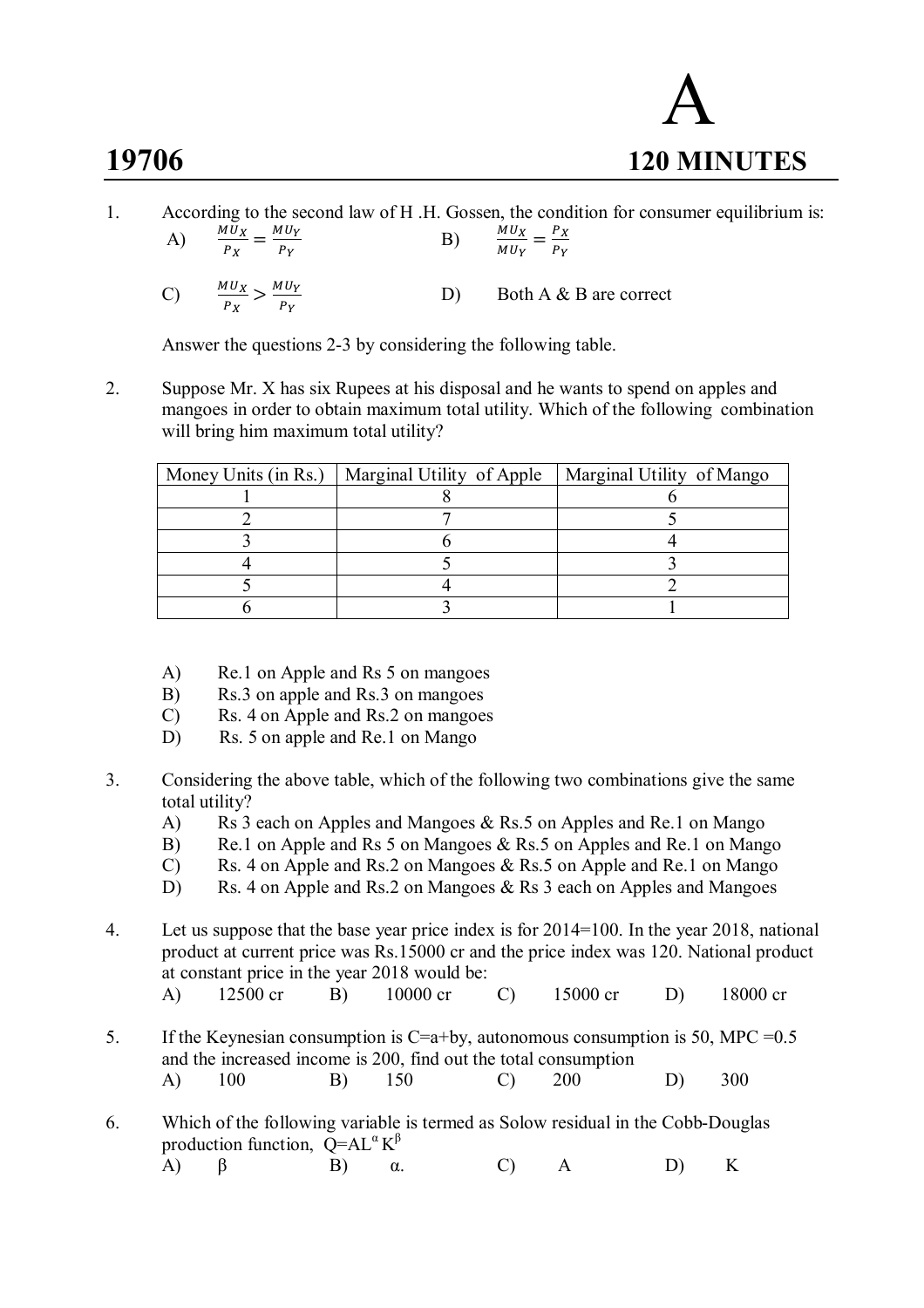| 7.  | Government of India in its Economic Survey tabled in July 2019 envisaged an<br>ambitious plan to transform Indian economy into a 5 trillion economy by 2024-25 for<br>which India needs a sustained real GDP growth rate of |                                                                                                                                                                                                                                                                                                                                                                                                                                                                    |    |         |                 |               |                                                |    |                                                                                          |
|-----|-----------------------------------------------------------------------------------------------------------------------------------------------------------------------------------------------------------------------------|--------------------------------------------------------------------------------------------------------------------------------------------------------------------------------------------------------------------------------------------------------------------------------------------------------------------------------------------------------------------------------------------------------------------------------------------------------------------|----|---------|-----------------|---------------|------------------------------------------------|----|------------------------------------------------------------------------------------------|
|     | A)                                                                                                                                                                                                                          | 5%                                                                                                                                                                                                                                                                                                                                                                                                                                                                 | B) | 5.6 $%$ |                 | $\mathcal{C}$ | $7\%$                                          | D) | $8\%$                                                                                    |
| 8.  |                                                                                                                                                                                                                             | and economic self reliance?                                                                                                                                                                                                                                                                                                                                                                                                                                        |    |         |                 |               |                                                |    | Which of the following five year plan targeted the twin objectives of removal of poverty |
|     | A)                                                                                                                                                                                                                          | First                                                                                                                                                                                                                                                                                                                                                                                                                                                              | B) | Third   |                 | $\mathcal{C}$ | Fourth                                         | D) | Fifth                                                                                    |
| 9.  | Ι.<br>П.<br>III.<br>IV.                                                                                                                                                                                                     | Which of the following is true about the comparative cost doctrine of David Ricardo?<br>Nation should specialize in the production of those commodities in which they<br>have comparative cost advantage<br>Nation should import the commodity in which absolute disadvantage is greater<br>Nation should import those commodities in which they have comparative<br>disadvantage<br>Nation should import those commodities in which absolute disadvantage is less |    |         |                 |               |                                                |    |                                                                                          |
|     | A)<br>$\mathcal{C}$                                                                                                                                                                                                         | I alone is correct<br>I, II and III are correct                                                                                                                                                                                                                                                                                                                                                                                                                    |    |         | B)<br>D)        |               | I and II are correct<br>III and IV are correct |    |                                                                                          |
| 10. | should be:<br>A)<br>B)<br>$\mathcal{C}$<br>D)                                                                                                                                                                               | If a nation faces constant cost or MRT, the shape of its production possibility curve<br>Concave to the origin<br>Convex to the origin<br>A negatively sloped straight line<br>Either A or B                                                                                                                                                                                                                                                                       |    |         |                 |               |                                                |    |                                                                                          |
| 11. | A)                                                                                                                                                                                                                          | In a data table, row heading is designated as:<br>Caption                                                                                                                                                                                                                                                                                                                                                                                                          | B) | Stub    |                 | $\mathcal{C}$ | Head note                                      | D) | Sub head                                                                                 |
| 12. | I.<br>Ш.<br>A)                                                                                                                                                                                                              | Which of the following is an example of averages of the second order?<br>Mean deviation<br>Standard deviation<br>I alone is correct                                                                                                                                                                                                                                                                                                                                |    |         | П.<br>IV.<br>B) | Median        | Arithmetic mean<br>I and II are correct        |    |                                                                                          |
|     | $\mathcal{C}$                                                                                                                                                                                                               | I and III are correct                                                                                                                                                                                                                                                                                                                                                                                                                                              |    |         | D)              |               | I, II, III and IV are correct                  |    |                                                                                          |
| 13. | A)<br>$\mathcal{C}$                                                                                                                                                                                                         | "For goods that are unrelated in consumption, efficiency requires that tax rates be<br>inversely proportional to elasticities" this definition best explains:<br>The Ramsey rule<br>Bayer's rule                                                                                                                                                                                                                                                                   |    |         | B)<br>D)        | Laffer curve  | Musgrave hypothesis                            |    |                                                                                          |
| 14. | A)<br>B)                                                                                                                                                                                                                    | Money is a "temporary abode of purchasing power "this definition comes under:<br>Conventional approach<br>Friedman's Chicago approach                                                                                                                                                                                                                                                                                                                              |    |         |                 |               |                                                |    |                                                                                          |

- C) Gurley and Shaw Approach
- D) Central bank approach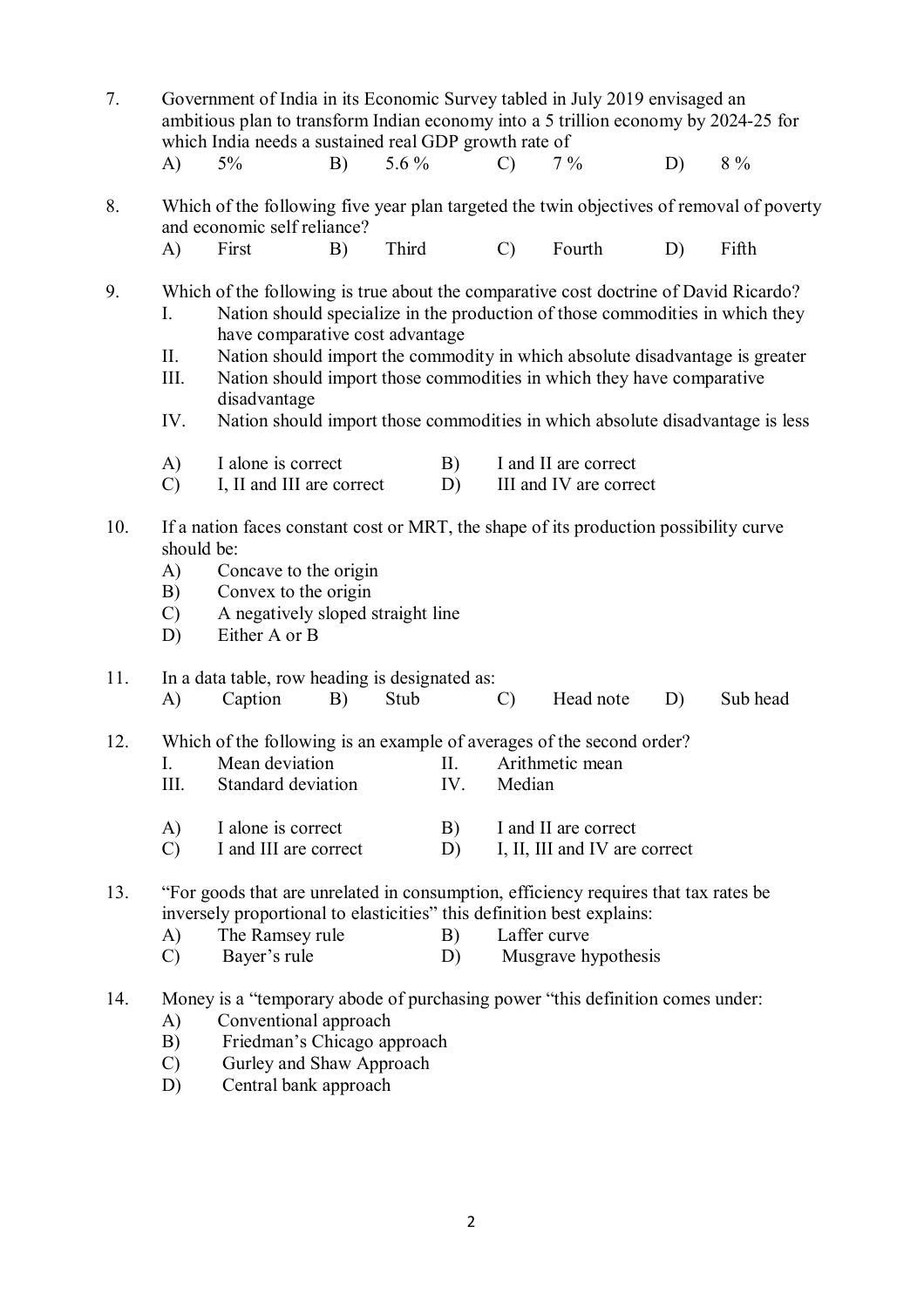15. Which of the following is true about  $M_2$  as a measure of money supply?

- I.  $M_2$ =Currency held by the public +net demand deposits of banks +other deposits of the RBI+ savings deposits with post office savings bank
- II.  $M_2 = M_1 +$ savings deposits with post office savings bank
- III.  $M_2 = M_1 + net$  time deposits of banks
- IV.  $M_2 = M_1 +$ currency held by the public
- A) I alone is correct B) I and II are correct
- C) II and III are correct D) I, II, III and IV are correct
- 16. Which one of the following is a non- marketable financial asset? A) NSC B) Bonds C) Shares D) Equities
- 17. Two financial assets dealt in ISLM model are:
	- A) Bond and Equities B) Share and equities
	- C) Debentures and bonds D) Bond and money
- 18. In the Solow growth model, steady state exists when:
	- A) Investment and depreciation rates are equal
	- B) Rate of growth of investment is greater than rate of growth of depreciation
	- C) Rate of growth of depreciation is greater than rate of growth of investment
	- D) Depreciation per worker is zero
- 19. In the Arthur Lewis' model, the capitalist surplus arises due to the fact that in the capitalist sector marginal productivity of labour is:
	- A) Higher than subsistence wage
	- B) Equal to subsistence wage
	- C) Higher than capitalist wage
	- D) Less than efficiency wage
- 20. In India, core inflation denotes:
	- A) Inflation rate with food and fuel
	- B) Inflation rate without food items
	- C) Inflation rate without food and fuels
	- D) Inflation without food and beverages
- 21. Minimum Support Price (MSP) for minor forest products in India is declared by:
	- A) Ministry of Tribal Affairs<br>B) Ministry of Environment I
	- Ministry of Environment Forest and Climate change
	- C) Ministry of Consumer affairs
	- D) Commission for Agricultural costs and prices
- 22. The Hecksher-Ohlin theory predicts that international trade would results in:
	- A) Difference in factor prices between nations remain unchanged
	- B) Difference in factor prices between nations increases
	- C) Difference in factor prices between nations decreases
	- D) Difference in factor prices between nations sometimes increases, sometimes decreases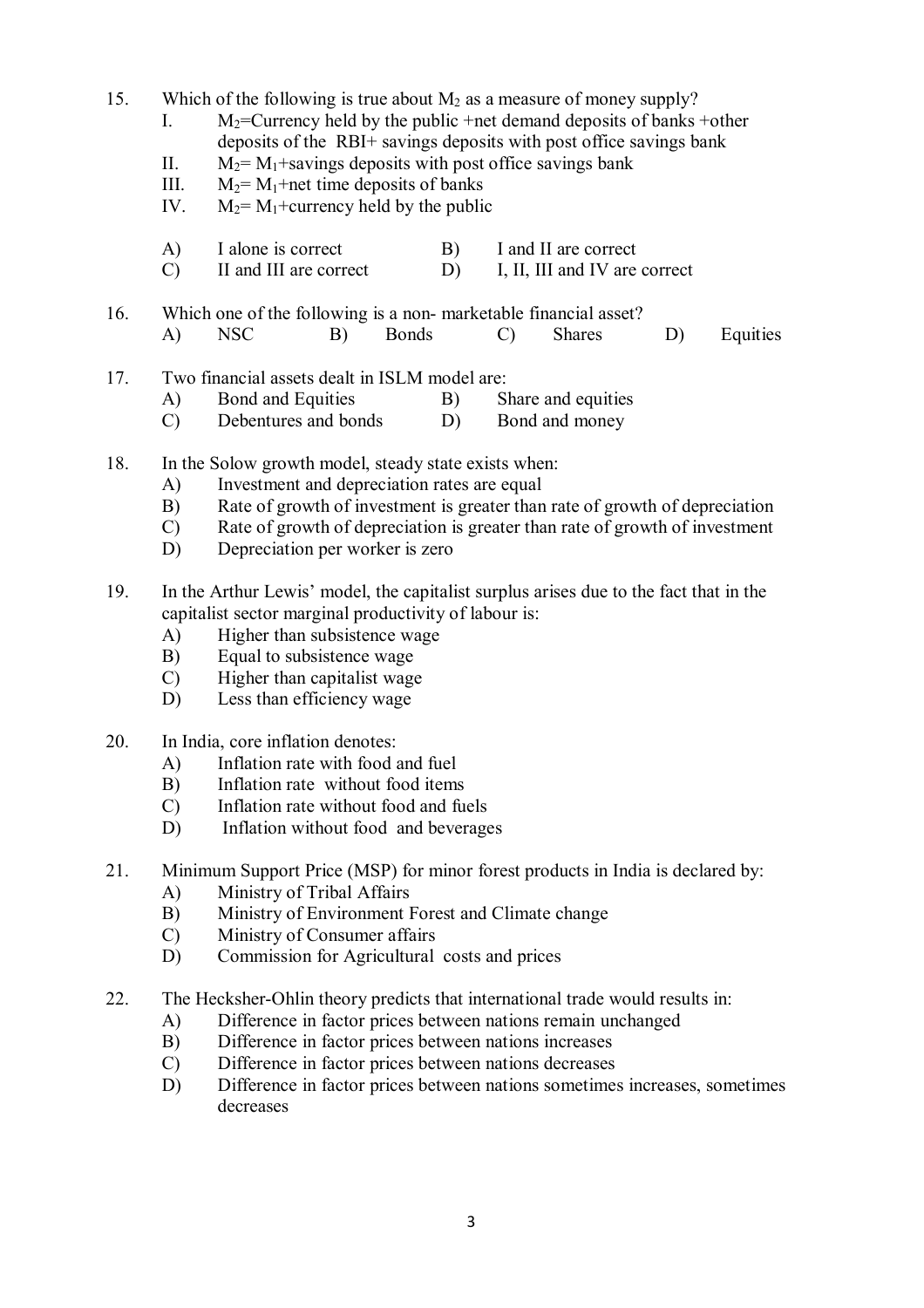23. "At constant relative commodity prices, the growth of only one factor leads to an absolute expansion in the output of the commodity using the growing factor intensively and to an absolute reduction in the output of the commodity using the non growing factor intensively" Identify the theorem

- A) Hecksher- Ohlin theorem B) Rybczynski theorem
- C) Metzler theorem D) Leontief Paradox
- 24. For a Giffen good, which of the following is true?
	- A) Substitution effect is negative
	- B) Income effect is negative
	- C) Income effect is greater than substitution effect
	- D) All of these

# 25. The equivalent of Income Consumption Curve (ICC) in producer's equilibrium is called:

- A) Price Consumption Curve B) Expansion path
- C) Corner solution D) Iso-cost line
- 26. After the formation of the Customs Union, which of the static effect leads to an increase in welfare?
	- A) Trade diversion B) Trade creation
	- C) Trade optimization D) Trade integration
- 27. Which one of the following is best defined as "it is the square root of the mean of the squares of the deviations of all values of a series from their arithmetic mean."
	- A) Harmonic mean B) Range
	- C) Quartile deviation D) Standard deviation
- 28. If the market rate of interest rises, the market price of bond may:
	- A) Remain unchanged B) Falls
	- C) Increases D) First increases then falls
- 29. Liquidity trap refers to a situation where, at a certain very low interest:
	- A) The speculative demand for money becomes perfectly elastic
	- B) The speculative demand for money becomes perfectly inelastic
	- C) The precautionary demand for money becomes perfectly inelastic
	- D) The precautionary demand for money becomes perfectly elastic

30. Match List I with List II and select the correct answer.

|    | List 1                                             |    | List II                                                                    |
|----|----------------------------------------------------|----|----------------------------------------------------------------------------|
| a) | <b>Standard Deviation</b>                          |    | 1. Deviations may be taken from mean, median or mode                       |
| b) | Mean deviation                                     |    | 2. Signs of deviation $(+ or (-))$ are not ignored                         |
| c) | Coefficient of variation                           |    | 3. $(SD)^2$                                                                |
| d) | Variance                                           | 4. | Standard deviation<br>x100<br>Mean                                         |
|    | A) a- 1, b-2, c- 4, d-3<br>C) $a-4, b-1, c-2, d-3$ |    | $a-2$ , $b-1$ , $c-4$ , $d-3$<br>B)<br>$a-1$ , $b-2$ , $c-3$ , $d-4$<br>D) |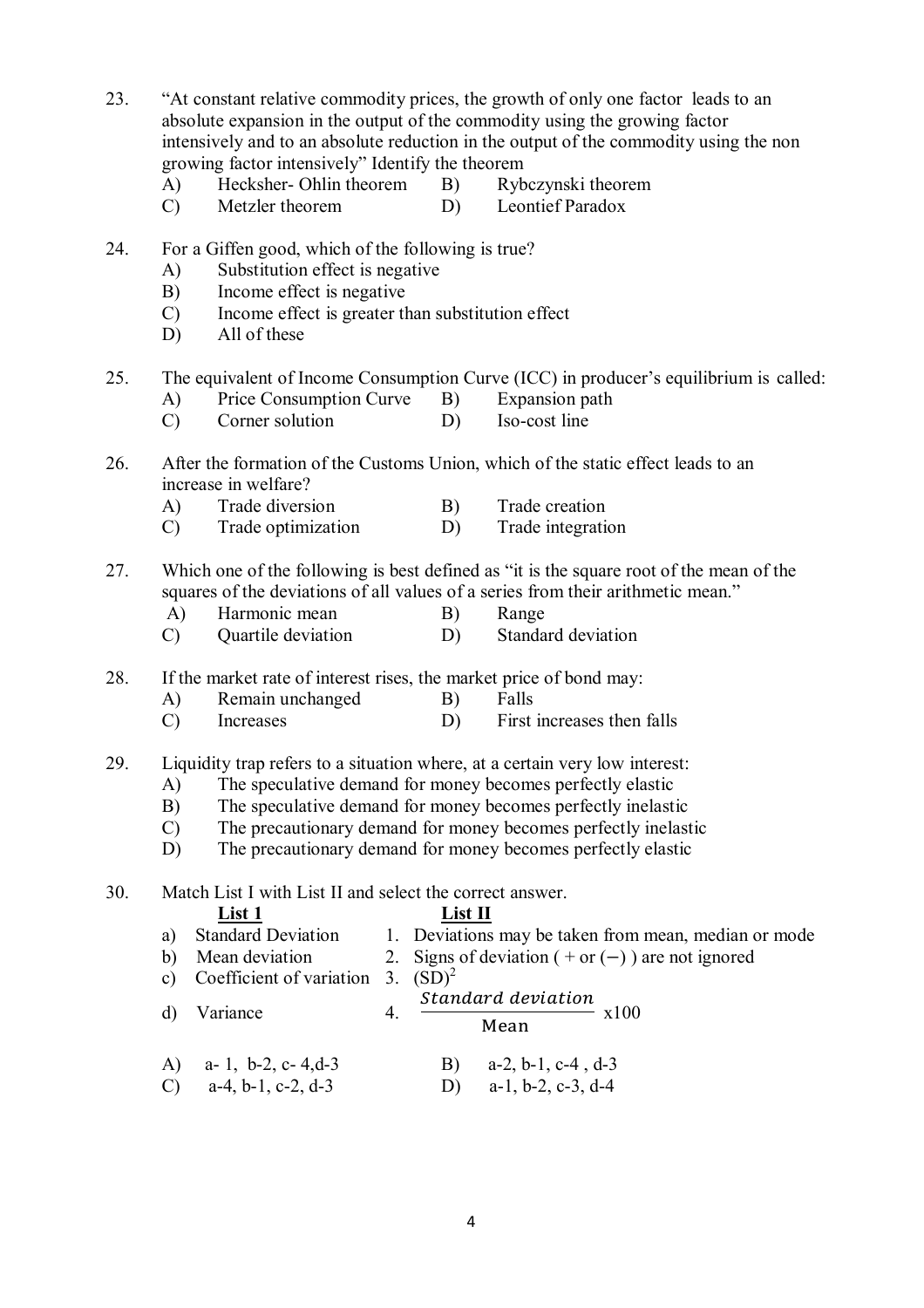| 31. | A)<br>$\mathcal{C}$             | to keep a poor country in a state of poverty" is called:<br>Abject poverty<br>Relative poverty                                                                                                              |    |               | B)<br>D) |                 | Vicious circle of poverty<br>Absolute poverty                                                                                                    |    | "A circular constellation of forces tending to act and react one another in such a way as |
|-----|---------------------------------|-------------------------------------------------------------------------------------------------------------------------------------------------------------------------------------------------------------|----|---------------|----------|-----------------|--------------------------------------------------------------------------------------------------------------------------------------------------|----|-------------------------------------------------------------------------------------------|
| 32. | A)                              | Which among the following scheme is unrelated to energy sector?<br><b>UDAY</b>                                                                                                                              | B) | <b>DDUGJY</b> |          | $\mathcal{C}$   | <b>UDAN</b>                                                                                                                                      | D) | <b>PMUY</b>                                                                               |
| 33. | A)                              | Which among the following is NOT a founding member of European Economic<br>Community (EEC)?<br>France                                                                                                       | B) | Italy         |          | $\mathcal{C}$   | Belgium                                                                                                                                          | D) | Spain                                                                                     |
| 34. | a)<br>b)<br>c)                  | Match List I with List II and select the correct answer.<br><b>List 1</b><br>Classical economists<br>Neoclassical economists<br>Keynesian economists                                                        |    |               |          | List II         | 1. Leon Walras & W S Jevons<br>2. J Hicks & A Hansen<br>3.C Warburton & Anna Schwartz                                                            |    |                                                                                           |
|     | $\rm d)$<br>A)<br>$\mathcal{C}$ | Monetarists<br>a- 1, b-2, c- $3,d-4$<br>$a-4$ , $b-1$ , $c-2$ , $d-3$                                                                                                                                       |    |               | B)<br>D) |                 | 4. Adam Smith & David Ricardo<br>$a-4$ , $b-3$ , $c-2$ , $d-1$<br>$a-1$ , $b-2$ , $c-4$ , $d-3$                                                  |    |                                                                                           |
| 35. | I.<br>П.<br>III.                | Zero -Based Budgeting (ZBB) means<br>Prepare a budget from the scratch<br>Unlimited financing                                                                                                               |    |               |          |                 | Preparing the budget by neglecting the history of expenditure                                                                                    |    |                                                                                           |
|     | A)<br>$\mathcal{C}$             | I alone is correct<br>I and III. are correct                                                                                                                                                                |    |               | B)<br>D) |                 | I. and II. are correct<br>II and III are correct                                                                                                 |    |                                                                                           |
| 36. | A)<br>$\mathcal{C}$<br>D)       | If the MPK is $\frac{1}{2}$ and MPL is 4, this means that:<br>Capital is more productive than labour<br>B) One unit of labour is 8 times more productive than one unit of capital                           |    |               |          |                 | One unit of labour is 4 times more productive than one unit of capital<br>One unit of labour is 2 times more productive than one unit of capital |    |                                                                                           |
| 37. | A)<br>C)                        | Which of the following law states "bad money drives out good?"<br>Okun's law<br>Gresham's law                                                                                                               |    |               | B)<br>D) | Say's law       | Gurley-shaw's law                                                                                                                                |    |                                                                                           |
| 38. | A)                              | The idea of 'Creative destruction' is associated with<br>J Schumpeter B)                                                                                                                                    |    |               |          | Amarthya Sen C) | Debraj Ray                                                                                                                                       | D) | <b>J</b> M Keynes                                                                         |
| 39. | A)                              | NIRD is situated at:<br>New Delhi                                                                                                                                                                           | B) | Hyderabad     |          | $\mathcal{C}$   | Chennai                                                                                                                                          | D) | Mumbai                                                                                    |
| 40. | A)<br>B)<br>$\mathcal{C}$<br>D) | The Stolper-Samuelson theorem examines the effects of:<br>Technology on factor productivity<br>Factor endowments in commodity prices<br>Trade and tariff on income distribution<br>Trade on economic growth |    |               |          |                 |                                                                                                                                                  |    |                                                                                           |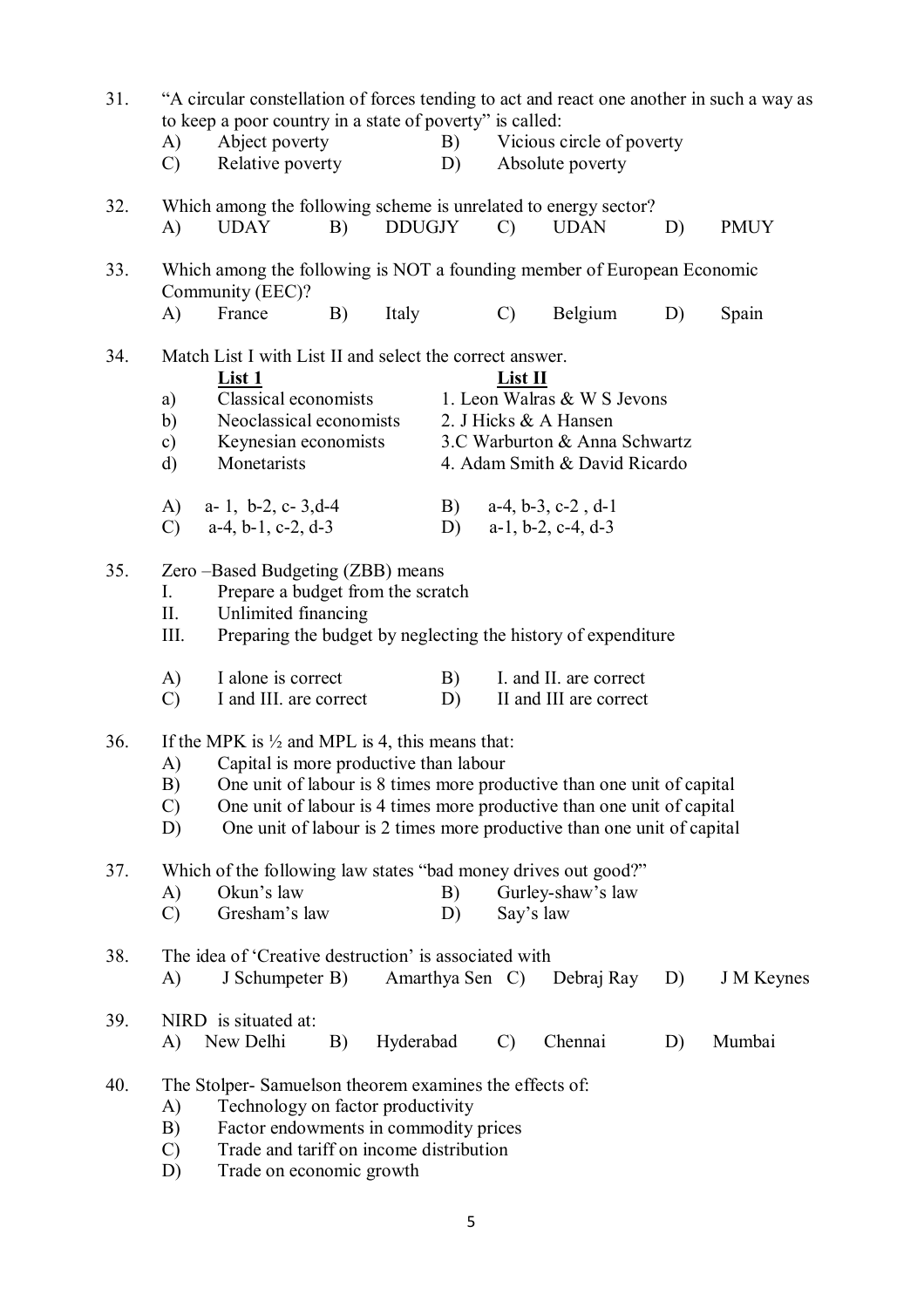- 41. In macroeconomics a 'general glut' refers to:
	- A) Lack of involuntary unemployment
	- B) Demand greater than supply
	- C) Income greater than expenditure
	- D) Excess supply over demand
- 42. The technique of combining two or more overlapping series of index numbers with different base years into one with a common base year is called:
	- A) Splicing B) Interpolation C) Extrapolation D) Index mixing
- 43. In the short run production function, a rational producer would choose to produce at a stage and point in which:
	- A) Stage I where MP and AP rises
	- B) Stage II where the MP and AP diminishing but positive
	- C) Stage III where MP and AP are negative
	- D) Stage II where AP falls and MP rises
- 44. High powered money in India refers to:
	- A) Commercials bank's reserve with RBI
	- B) All loans and securities of banks
	- C) Dollar and other foreign currencies held by RBI
	- D) Currency that has been issued by the Government of India and RBI
- 45. An 'Open consistency model' of the fourth five year plan of India was designed by
	- A) Harrod and Domar B) P C Mahalanobis
	- C) A S Manne and Rudra D) K N Raj and Minhas
- 46. North- south divide among rich and poor countries are depicted by
	- A) Radcliff line B) Kuznets line
	- C) Brandt line D) Myrdal line
- 47. The System of National Accounts (SNA) is an internationally agreed standard for the estimation of economic activity and national income, it was envisaged by:
	- A) The United Nations
	- B) International Bank for Reconstruction and Development
	- C) International Finance Corporation
	- D) The International Monetary Fund
- 48. Which among the following is the largest contributor of Green House Gases (GHGs) and resultant global warming?
	- A) Carbon dioxide B) Nitrous oxide C) Methane D) CFCs
- 49. If a tariff that is imposed on the basis of percentage/proportion of the value of the imported good is called:
	- A) Compound tariff B) Ad valorem tariff
	- C) Specific tariff D) Double column tariff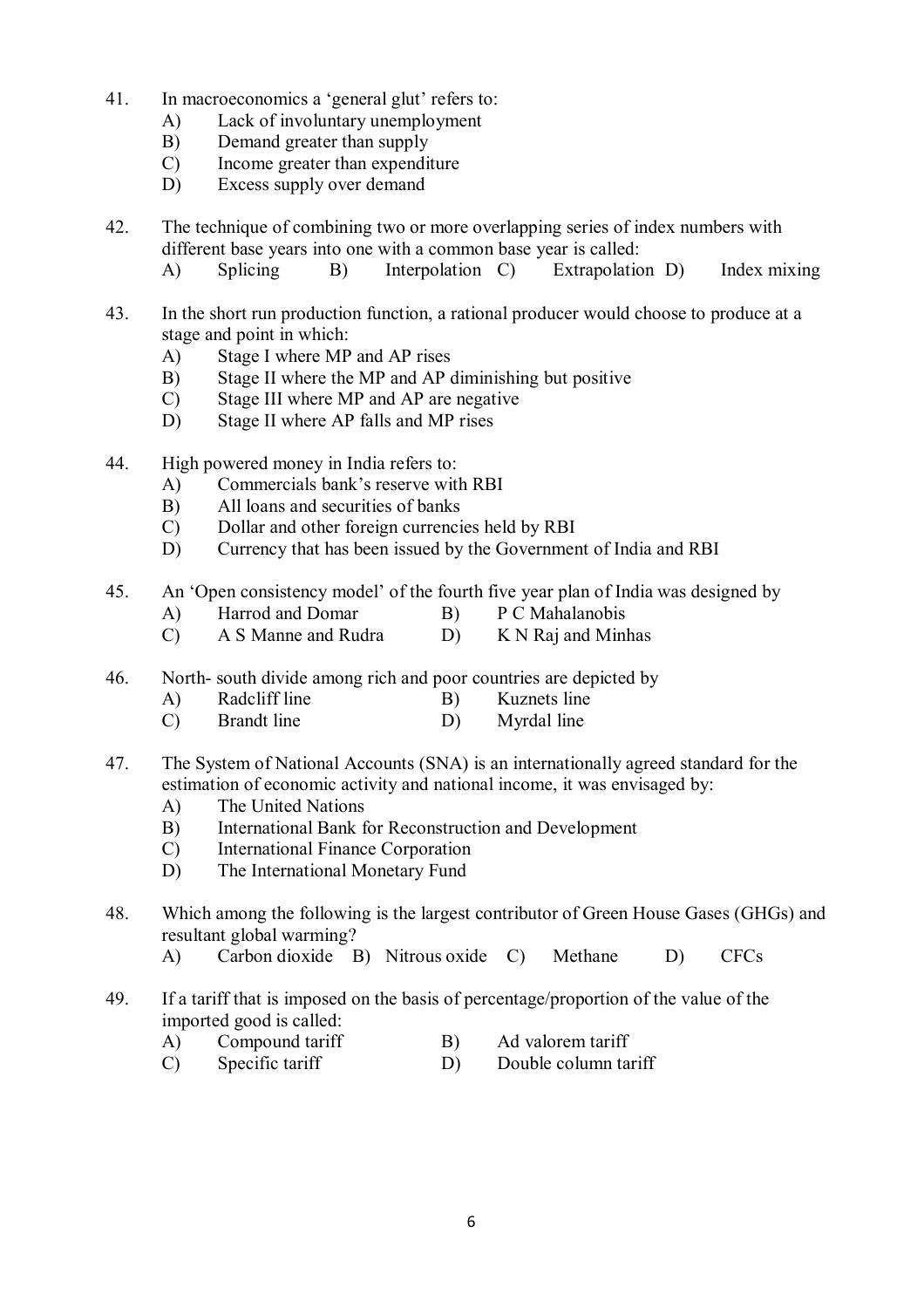- 50. The term Eurocurrency is best explained by:
	- I. It is the official currency of the European Union
	- II. Eurocurrency denotes short term borrowing also
	- III. If a Japanese company deposits Yen in a Canadian bank, then Yen will be considered as Eurocurrency
	- IV. If an American company deposits Dollar in a Paris Bank, then dollar will be considered as Eurocurrency
	- A) I alone is correct B) IV alone is correct
	- C) II and IVare correct D) II, III and IV are correct
- 51. Which of the following rule tells us that for achieving a desired number of targets require an equal number of instruments?
	- A) Golden rule B) Tinbergen rule
	- C) Great rule of 70 D) Brandt Rule
- 52. Which among the following is a method of reducing inflation quickly?
	- A) Cold –Turkey method B) Keeping money supply method
	- C) Hot-Turkey method D) Snake in the tunnel method
- 53. Labour Bureau, Shimla for many decades, collecting Rural Prices from the same fixed shops every month across India, is an example of:
	- A) Cross sectional data B) Panel data
	- C) Pooled data D) Time series data
- 54.  $Y_i = \beta_1 + \beta_2 X_i + U_i$  denotes:
	- A) Sample regression function
	- B) Population regression function
	- C) Nonlinear regression function
	- D) Dummy regression function
- 55. If the Cobb- Douglas production function is Q=A L<sup>α</sup> K<sup>β</sup>, and the value of α=2 and β=1, then
	- A) Factor intensity is 2 and it is labour intensive
	- B) Factor intensity is 2 and it is capital intensive
	- C) Factor intensity is 0.5 and it is labour intensive
	- D) Factor intensity is 0.5 and it is capital intensive

56. Which of the following statement(s) is (are) correct?

- I. When the MR of a firm becomes negative, this indicates that firm's TR is decreasing with output
- II. If the AR curve is straight line then MR curve will also be a straight line
- III. If the TR curve of firm is straight line passing through the origin; it indicates that price is equal to MR
- A) I only B) I and II Only C) I and III only D) I, II and III
- 57. Deflation is beneficial to:

|  | Pensioners |  | Equity holders |
|--|------------|--|----------------|
|--|------------|--|----------------|

- III. Salaried class IV. Debtors
- A) I alone B) I and II C) I and III D) I, II, III and IV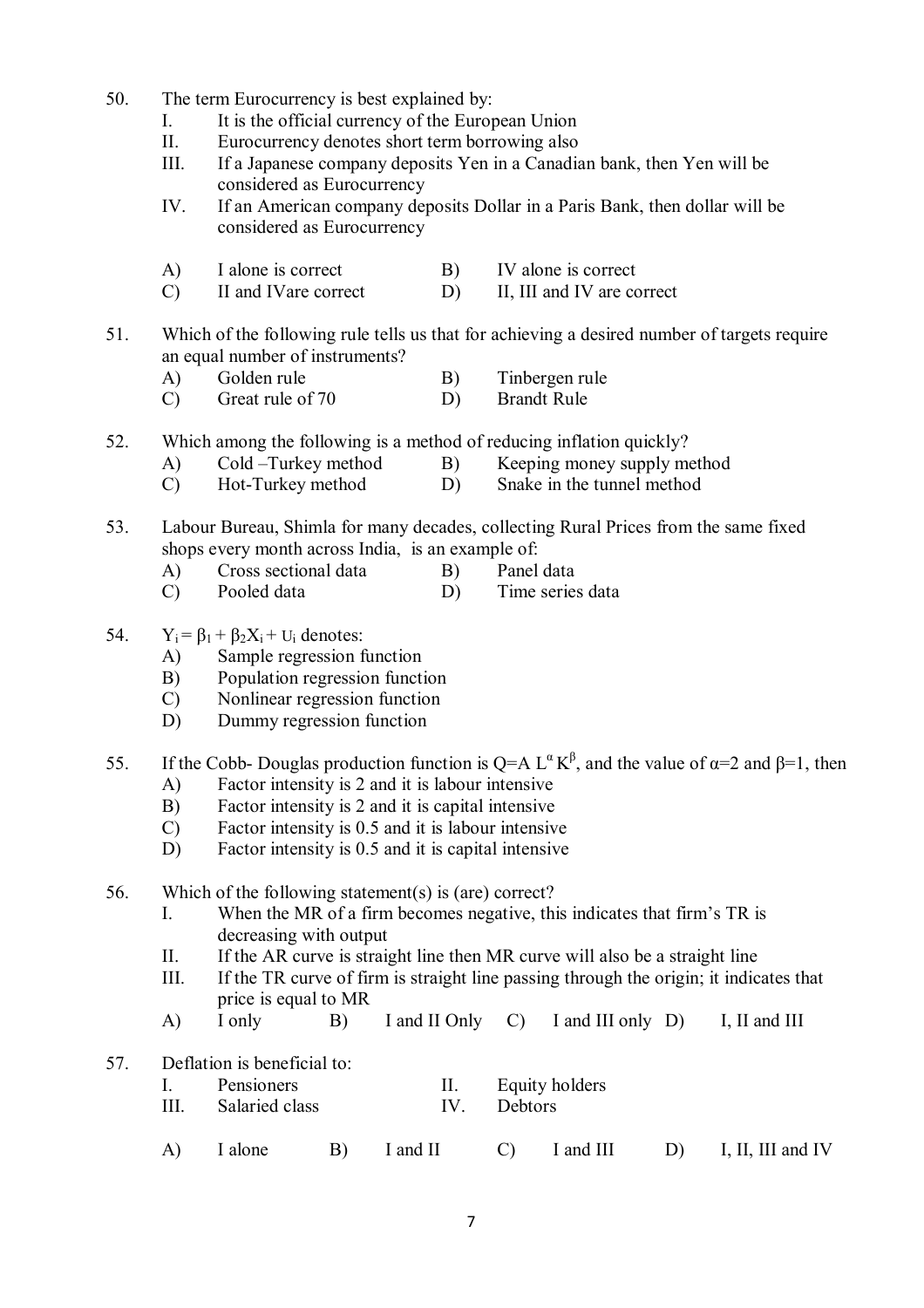| 58  | The types of luxury goods for which the quantity demanded increases as the price<br>increases |                                                                                                                                        |          |            |               |                                                                         |    |                                                               |
|-----|-----------------------------------------------------------------------------------------------|----------------------------------------------------------------------------------------------------------------------------------------|----------|------------|---------------|-------------------------------------------------------------------------|----|---------------------------------------------------------------|
|     | A)                                                                                            | Veblen goods                                                                                                                           |          | B)         |               | Snob effect                                                             |    |                                                               |
|     | $\mathcal{C}$                                                                                 | Bandwagon effect                                                                                                                       |          | D)         |               | Giffen goods                                                            |    |                                                               |
| 59. |                                                                                               | In the case of Homoscedasticity, error terms having                                                                                    |          |            |               |                                                                         |    |                                                               |
|     | A)                                                                                            | constant variance                                                                                                                      |          | B)         |               | Positive variance                                                       |    |                                                               |
|     | $\mathcal{C}$                                                                                 | positive mean                                                                                                                          |          | D)         | Zero mean     |                                                                         |    |                                                               |
| 60. | market is:                                                                                    | The long run equilibrium condition for a firm and industry in a perfectly competitive                                                  |          |            |               |                                                                         |    |                                                               |
|     | A)                                                                                            | P=MR=SAC=LAC                                                                                                                           |          | <b>B</b> ) |               | P=MR=lowest point on the LAC curve                                      |    |                                                               |
|     | $\mathcal{C}$                                                                                 | P=MR=SMC=LMC                                                                                                                           |          | D)         |               | All of these                                                            |    |                                                               |
| 61. |                                                                                               | Match List I with List II and select the correct answer.                                                                               |          |            |               |                                                                         |    |                                                               |
|     | List 1                                                                                        |                                                                                                                                        |          |            |               |                                                                         |    | List II                                                       |
|     |                                                                                               | a) First order condition for the maximization of profit of a firm<br>b) Second order condition for profit maximization of a firm       |          |            |               |                                                                         |    | 1. TC cuts TR from above<br>2. MC should cut MR<br>from below |
|     | $\mathbf{c})$                                                                                 | Firm is in equilibrium                                                                                                                 |          |            |               |                                                                         |    | $3.$ MC=MR                                                    |
|     | $\mathbf{d}$                                                                                  | Breakeven point of a firm                                                                                                              |          |            |               |                                                                         |    | 4. Total profit is                                            |
|     |                                                                                               |                                                                                                                                        |          |            |               |                                                                         |    | maximum                                                       |
|     |                                                                                               | A) a-1, b-2, c-3, d-4                                                                                                                  |          |            |               | B) a-2, b-1, c-3, d-4                                                   |    |                                                               |
|     |                                                                                               | C) $a-3, b-2, c-4, d-1$                                                                                                                |          | D)         |               | $a-4, b-3, c-2, d-1$                                                    |    |                                                               |
| 62. |                                                                                               | Possible interpretation of the fitted equation model C <sub>x</sub> = -1.08 + 0.387 $*$ income + $e_i$<br>where $C_x$ is the cost of x |          |            |               |                                                                         |    |                                                               |
|     | $I_{\cdot}$                                                                                   |                                                                                                                                        |          |            |               | Income has a significant positive influence on the estimated cost of x  |    |                                                               |
|     | II.                                                                                           |                                                                                                                                        |          |            |               | Income has a significant negative influence on the estimated cost of x  |    |                                                               |
|     | III.                                                                                          |                                                                                                                                        |          |            |               | As income increases by 10 per cent, cost of x increases by 3.8 per cent |    |                                                               |
|     | IV.                                                                                           | Intercept of the fitted model is (-) 1.08                                                                                              |          |            |               |                                                                         |    |                                                               |
|     | A)                                                                                            | I. alone is correct                                                                                                                    |          | B)         |               | I and II are correct                                                    |    |                                                               |
|     | $\mathcal{C}$                                                                                 | II, III and IV are correct                                                                                                             |          | D)         |               | I, III and IV are correct                                               |    |                                                               |
| 63. |                                                                                               | Adolf Wagner divided the public expenditure into two categories; they are:                                                             |          |            |               |                                                                         |    |                                                               |
|     | I.                                                                                            | Expenditure on internal and external security                                                                                          |          |            |               |                                                                         |    |                                                               |
|     | II.                                                                                           | Expenditure on culture and welfare                                                                                                     |          |            |               |                                                                         |    |                                                               |
|     | III.                                                                                          | Expenditure on public works                                                                                                            |          |            |               |                                                                         |    |                                                               |
|     | IV.                                                                                           | Expenditure on public distribution system                                                                                              |          |            |               |                                                                         |    |                                                               |
|     | A)                                                                                            | I. alone is correct                                                                                                                    |          | B)         |               | I and II are correct                                                    |    |                                                               |
|     | $\mathcal{C}$                                                                                 | I and III are correct                                                                                                                  |          | D)         |               | II and III are correct                                                  |    |                                                               |
| 64. | mode is:                                                                                      | If mean and median for certain asymmetric data is 23 and 24 respectively, then the                                                     |          |            |               |                                                                         |    |                                                               |
|     | A)                                                                                            | 25                                                                                                                                     | B)<br>24 |            | $\mathcal{C}$ | 28                                                                      | D) | 26                                                            |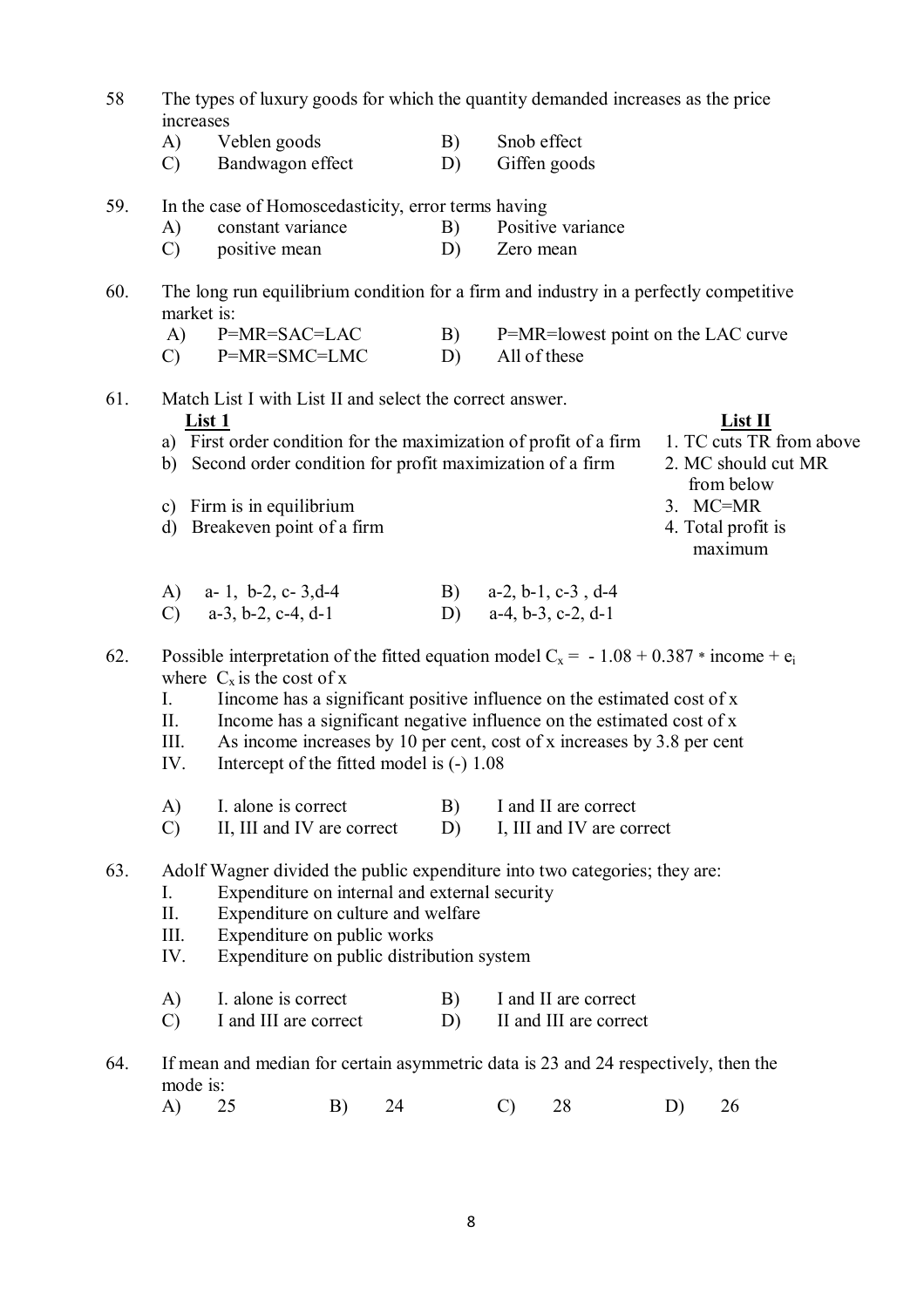### 65. Which among the following is not a part of the five freedoms envisaged by Amarthya Sen?

- A) Economic freedom B) Transactional freedom
- C) Procedural freedom D) Creative freedom
- 66. The Rate at which the Scheduled banks can borrow funds overnight from RBI against government securities:
	- A) MSF rate B) Repo rate
	- C) Reverse repo rate D) Base rate
- 67. Who among the following are the first women Managing Director and first woman Chief Economist (Economic Counsellor) of IMF?
	- A) Michael Camdessus & Mrs Joan Robinson
	- B) Camille Gutt & Jacques Polak
	- C) Ivar Rooth & Gita Gopinath
	- D) Christine Lagarde & Gita Gopinath
- 68. Selection of units is based on a sample interval is
	- A) Stratified sampling B) Purposive sampling
	- C) Systematic sampling D) Cluster sampling
- 69. An international agreement to control greenhouse gases that went into effect in February 2005.
	- A) Montreal Protocol B) Sustainable Development Goal
	- C) Kyoto Protocol D) Millennium Development Goal
- 70. If the determinant of a matrix  $A = \begin{bmatrix} 3 & 6 \\ 3 & x \end{bmatrix}$  $\begin{bmatrix} 0 \\ y \\ x \end{bmatrix}$  is 3, then:
	- A)  $x = y$  B)  $x = y 1$  C)  $x = 1 + 2y$  D)  $x = y + 1$
- 71. Non- sampling errors occurs when
	- I. Select a sample that is too small to represent the population
	- II. Due to the definitional ambiguity of the investigator and the respondent
	- III. Due to mistakes committed by investigators while recording the data
	- IV. Pseudo-opinions given by respondents
	- A) I and II are correct B) II and III are correct
	- C) II, III and IV are correct D) IV alone is correct
- 72. The Naive behavior of the firms in Cournot model denotes
	- A) Each firm, while trying to maximize profit assumes, that its rival will keep its output constant
	- B) Firms never learn from their past experiences
	- C) Each firm, while trying to maximize profit assumes, that its rival will increase its output
	- D) Firms learn from their past mistakes.
- 73. Who is the author of the book "The Theory of Moral Sentiments"?
	- A) Recardo B) Prebisch C) Adam Smith D) Rodan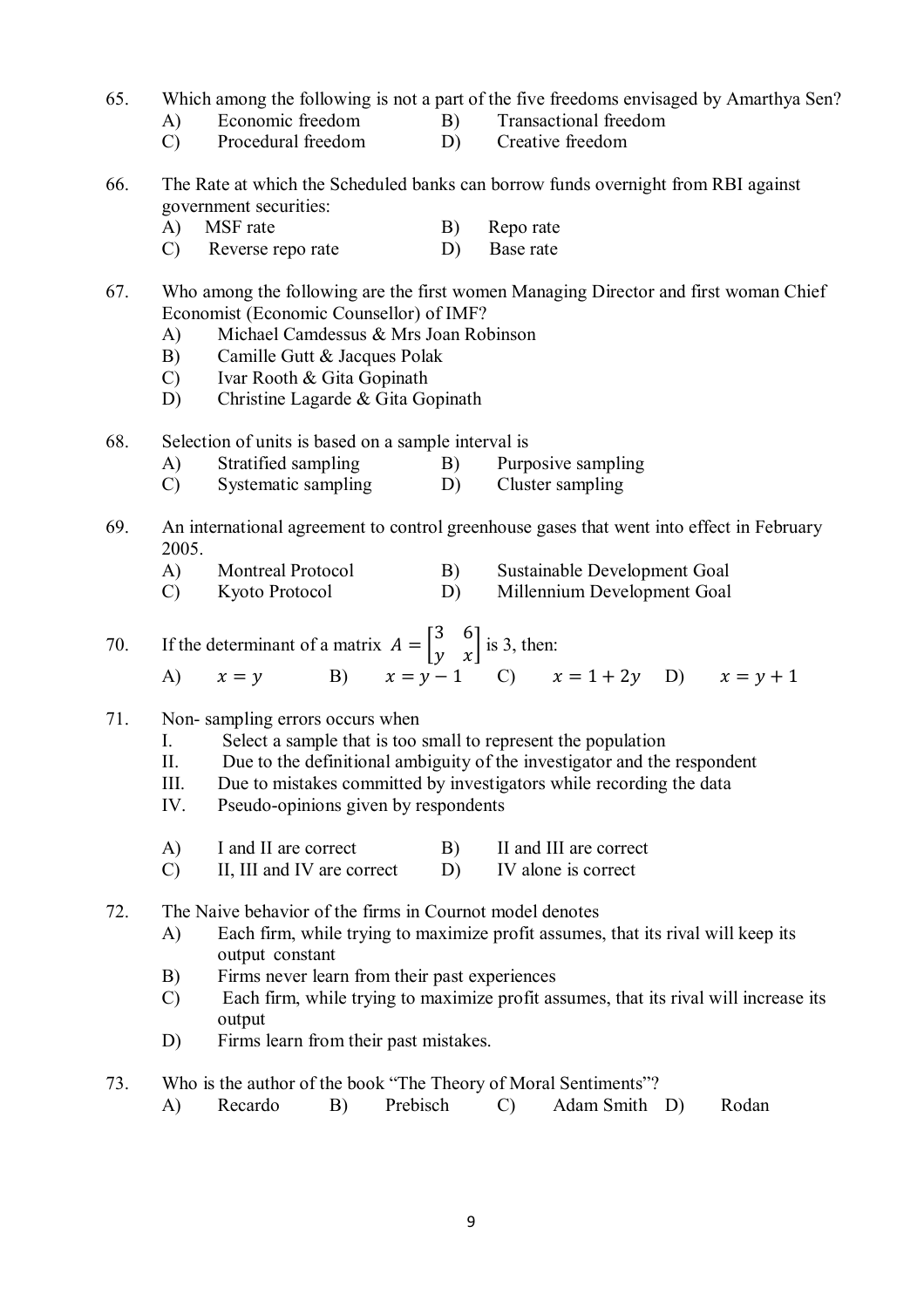74. Match list I with list II

|               | <b>List I</b>        |    | $List$ $II$                                   |
|---------------|----------------------|----|-----------------------------------------------|
| a)            | Brahmanada           | 1. | Theory of low level equilibrium trap          |
| b)            | Morris D Morris      | 2. | <b>POLI</b>                                   |
| $\mathbf{c})$ | Nelson               | 3. | Inverted 'U' hypothesis                       |
| d)            | Kuznet               | 4. | Wage good model                               |
|               |                      | 5. | HDI                                           |
| A)            | $a-4, b-2, c-1, d-5$ |    | $a-3$ , $b-2$ , $c-4$ , $d-1$<br>$\mathbf{B}$ |
| $\bigcap$     | $a-4, b-5, c-1, d-3$ |    | $a-4, b-2, c-1, d-3$<br>D)                    |

75. Musgrave and Musgrave termed the impact point of tax as:

- A) An economic incidence B) Tax incidence
- C) Statutory incidence D) Social accounting

76. Which of the following statements are true about Ricardo's growth model?

- I. Ricardo's production function is subject to increasing returns
- II. Agriculture sector is subject to diminishing returns
- III. Manufacturing sector is subject to increasing returns
- IV. From a historical date onwards diminishing return of the agriculture sector outweigh the increasing returns of the manufacturing sector
- A) I and II are correct B) II and III are correct
- C) II, III and IV are correct D) I and IV are correct
- 77. Which of the following pair is NOT correct?
	- A) Growth theory: An exposition –R M Solow
	- B) Why nations fail –A Lewis
	- C) Capital in the twenty first centuries –Thomas Piketty
	- D) The augmentative Indian Amartya Sen

#### 78. Match List I with List II and select the correct answer.

# **List I List II**

- a)  $\overrightarrow{Ru \text{ Pay}}$  1. Vijay Shekar<br>b) 'Yono' 2. Flipkart
	- 2. Flipkart
- c) 'Phonepe' 3. SBI
- d) 'PayTM' 4. National Payments Corporation of India Limited

| A) | $a-4, b-3, c-2, d-1$  | B) $a-2, b-1, c-4, d-3$ |
|----|-----------------------|-------------------------|
| C) | $a-3$ , b-1, c-2, d-4 | D) $a-4, b-3, c-1, d-2$ |

79. In India, the agriculture crop year begins every year in the month of:

A) July B) June C) April D) January

#### 80. Which of the following is not an item of Official Reserve Assets of economies in general? I. Gold holdings of the nation's monetary authority

- II. Nation's Reserve position in the IMF
- 
- III. Special Drawing Rights<br>IV. Nation's reserve position Nation's reserve position in WTO
- A) II and IV are correct B) I and II are correct<br>
C) II is correct D) IV is correct
- C) II is correct D) IV is correct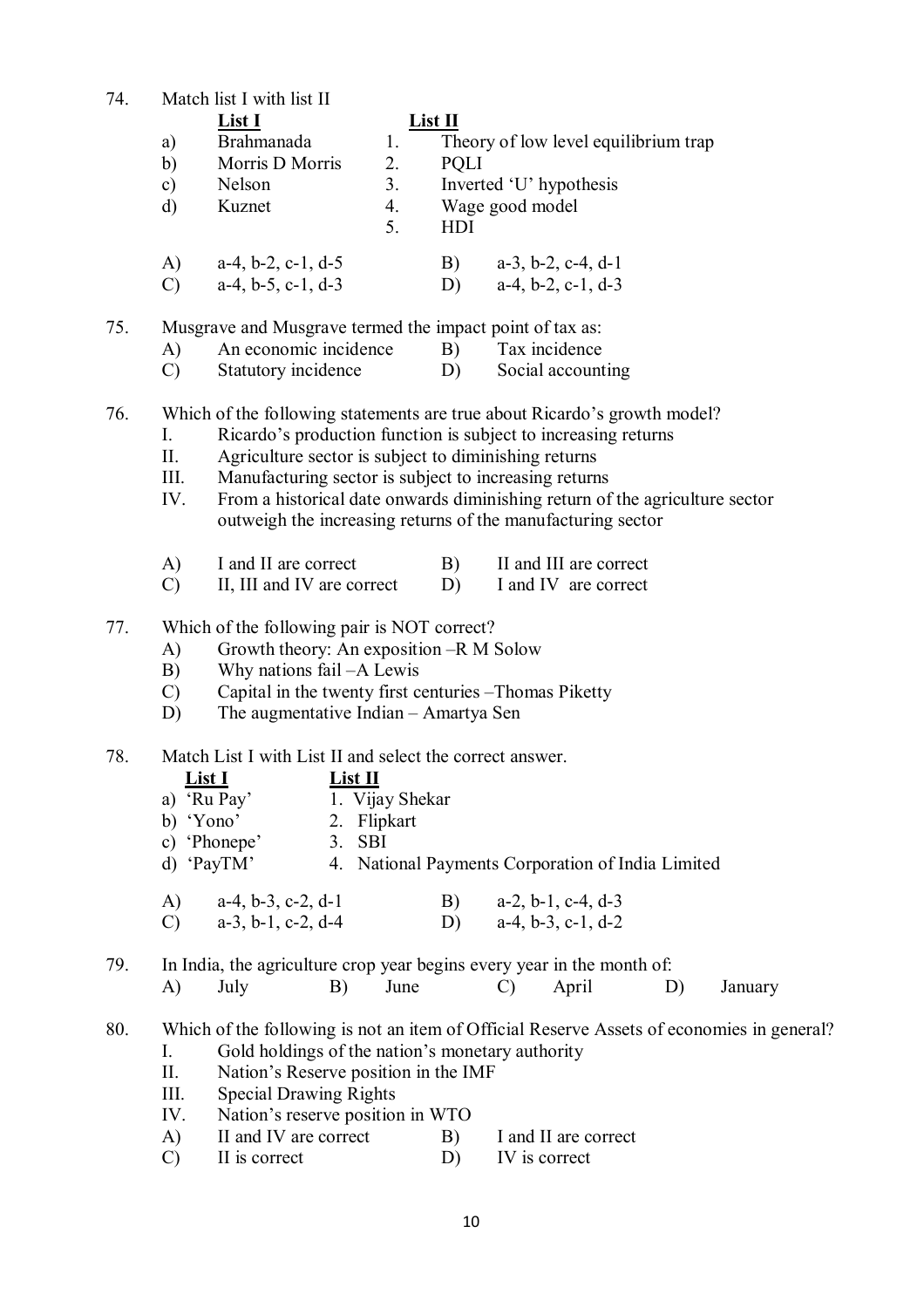| 81. |                                 | According to the Marshall-Lerner condition, currency depreciation has no effect on a<br>country's trade balance if the elasticity of demand for its exports plus the elasticity of<br>demand for its imports equals:                                 |    |                |           |               |                                                       |    |              |  |
|-----|---------------------------------|------------------------------------------------------------------------------------------------------------------------------------------------------------------------------------------------------------------------------------------------------|----|----------------|-----------|---------------|-------------------------------------------------------|----|--------------|--|
|     | A)                              | 0.1                                                                                                                                                                                                                                                  | B) | 0.5            |           | $\mathcal{C}$ | 1.0                                                   | D) | 2.0          |  |
| 82. |                                 | Government action to stabilize economic activity by stimulating it in a recession and<br>reducing it in an inflationary boom is known as:                                                                                                            |    |                |           |               |                                                       |    |              |  |
|     | A)<br>$\mathcal{C}$             | Crowding out<br>Fine -tuning                                                                                                                                                                                                                         |    |                | B)<br>D)  |               | Zero budgeting<br>Controlled expansion                |    |              |  |
| 83. |                                 | The statistical relationship between unemployment rate and the growth rate of an<br>economy is associated with                                                                                                                                       |    |                |           |               |                                                       |    |              |  |
|     | A)<br>$\mathcal{C}$             | Taylor principle<br>Phillips curve                                                                                                                                                                                                                   |    |                | B)<br>D)  |               | Okun's law<br>Kuznets law                             |    |              |  |
| 84. |                                 | In a Chi-square test to a contingency table of 4 rows and 4 columns, the degree of<br>freedom would be:                                                                                                                                              |    |                |           |               |                                                       |    |              |  |
|     | A)                              | 9                                                                                                                                                                                                                                                    | B) | $\overline{4}$ |           | $\mathcal{C}$ | 16                                                    | D) | $\mathbf{1}$ |  |
| 85. | I.<br>III.                      | Multicollinearity is specific to:<br>Sample estimates<br>Time series data                                                                                                                                                                            |    |                | П.<br>IV. |               | Population estimates<br>Pooled data                   |    |              |  |
|     | A)<br>$\mathcal{C}$             | I, II, III. and IV are correct<br>I, II and III are correct                                                                                                                                                                                          |    |                | B)<br>D)  |               | I, II and IV are correct<br>I, III and IV are correct |    |              |  |
| 86. | A)<br>B)<br>$\mathcal{C}$<br>D) | If each factor is paid equal to its marginal physical product, then the total value of the<br>product must get exhausted is called:<br>Autonomous behavior of Chamberlin<br>Euler's theorem<br>Ricardian theory of distribution<br>Bennett's theorem |    |                |           |               |                                                       |    |              |  |
| 87. | A)<br>$\mathcal{C}$             | Game in which the gains of one player are equal to the losses of the other player is known as:<br>Maxi-min strategy<br>Hog cycles                                                                                                                    |    |                | B)<br>D)  |               | Pure strategy<br>Zero-sum game                        |    |              |  |
| 88. | A)<br>B)<br>$\mathcal{C}$<br>D) | In the case of UDCs<br>Backwash effect+ Spread effect<br>Backwash effect< Spread effect<br>Spread effect < Backwash effect<br>None of these                                                                                                          |    |                |           |               |                                                       |    |              |  |
| 89. | A)                              | Which of the following growth model recognizes that economic growth depends on the<br>pattern of income distribution?<br>Kaldor's model                                                                                                              |    |                | B)        |               | Lucas model                                           |    |              |  |
|     | $\mathcal{C}$                   | Harrod's model                                                                                                                                                                                                                                       |    |                | D)        |               | Romer's model                                         |    |              |  |
|     |                                 |                                                                                                                                                                                                                                                      |    |                |           |               |                                                       |    |              |  |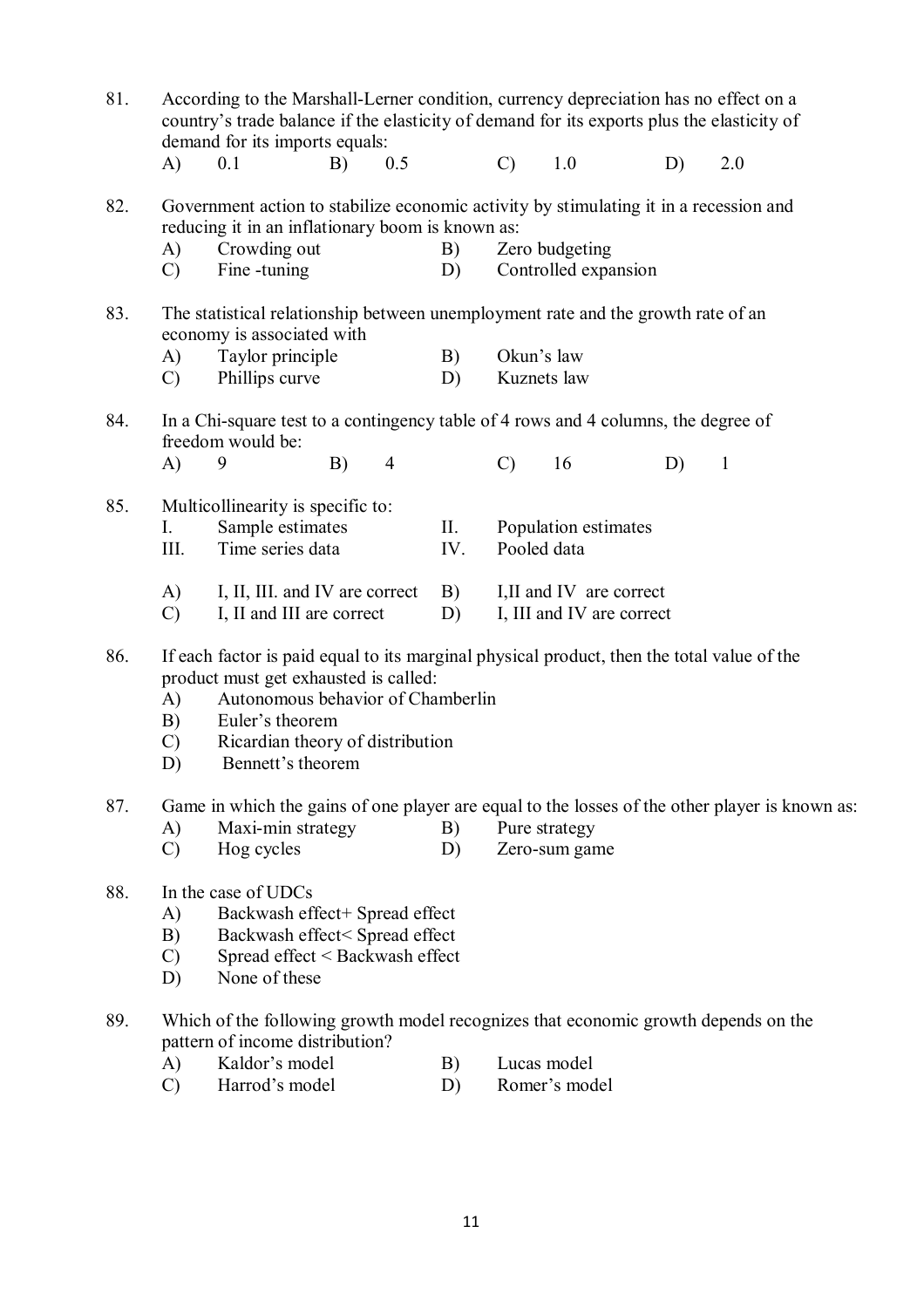| 90.  | A)<br>$\mathcal{C}$             | be corrected by making capital and labour substitutable with each other:<br>Domar's model<br>Arrow's model                                                                                                                                                                                         |    |                  | B)<br>D)     |               | Solow model<br>Lewis model             |    | Which of the following growth model suggests that instability problem of the Harrod can                        |  |
|------|---------------------------------|----------------------------------------------------------------------------------------------------------------------------------------------------------------------------------------------------------------------------------------------------------------------------------------------------|----|------------------|--------------|---------------|----------------------------------------|----|----------------------------------------------------------------------------------------------------------------|--|
| 91.  | A)                              | National statistics day of India is celebrating on:<br>June 1                                                                                                                                                                                                                                      | B) | July 5           |              | $\mathcal{C}$ | June 29                                | D) | July 20                                                                                                        |  |
| 92.  | A)<br>B)<br>$\mathcal{C}$<br>D) | The Tarapore committee is related to:<br><b>Current Account Convertibility</b><br>Capital Account Convertibility<br><b>Insurance Sector Reforms</b><br><b>Banking Sector Reforms</b>                                                                                                               |    |                  |              |               |                                        |    |                                                                                                                |  |
| 93.  | A)<br>$\mathcal{C}$             | The rate used to convert a stream of benefits and/or costs into its present value.<br>Discount rate<br>Intrinsic Value                                                                                                                                                                             |    |                  | B)<br>D)     | Dividend      | Rate of interest                       |    |                                                                                                                |  |
| 94.  | A)<br>$\mathcal{C}$             | customs union in which country begins to import from a less efficient supplier is:<br>Trade diversion<br>Trade intensification                                                                                                                                                                     |    |                  | B)<br>D)     |               | Trade creation<br>Regional integration |    | The term used to describe a change in the pattern of trade in response to the formation of                     |  |
| 95.  | A)                              | When MPC is 0.8, the value of multiplier is<br>0.5                                                                                                                                                                                                                                                 | B) | 5                |              | $\mathcal{C}$ | 0.05                                   | D) | $\overline{2}$                                                                                                 |  |
| 96.  | $\mathbf{A}$                    | amendment to the constitution<br>73 <sup>rd</sup>                                                                                                                                                                                                                                                  | B) | $74^{\text{th}}$ |              | $\mathcal{C}$ | $110^{th}$                             | D) | In India the powers of rural local self-governments have been formalized under the -------<br>$75^{\text{th}}$ |  |
| 97.  | A)<br>$\mathcal{C}$             | The profit-seeking monopolist operates at a level of output where<br>$Price = MC$<br>$MC = AC$                                                                                                                                                                                                     |    |                  | B)<br>D)     | $MR = MC$     | All of the above                       |    |                                                                                                                |  |
| 98.  | A)<br>$\mathcal{C}$             | Kerala<br>Gujarat                                                                                                                                                                                                                                                                                  |    |                  | B)<br>D)     | Karnataka     | Madhyapradesh                          |    | The 'Appiko movement' was started in which of the following State of the Indian union:                         |  |
| 99.  | A)<br>B)<br>$\mathcal{C}$<br>D) | Moral hazards refers to:<br>Illegal behavior of insurers induced by insurance policies<br>Illegal behavior insurance companies to cheat its customers<br>Insurance induced behavior that makes the event ensured more likely to occur<br>Hazardous behavior of the insured and insurance companies |    |                  |              |               |                                        |    |                                                                                                                |  |
| 100. | I.<br>III.                      | Economists associated with Shadow pricing are:<br>J Tinbergen<br>H B Chenery                                                                                                                                                                                                                       |    |                  | II.<br>IV.   |               | EJ Mishan<br><b>KS</b> Kretchmer       |    |                                                                                                                |  |
|      | $\Delta$ )                      | $I$ and $II$ only                                                                                                                                                                                                                                                                                  |    |                  | $\mathbf{B}$ |               | $II$ and $IV$ only                     |    |                                                                                                                |  |

A) I, and II only B)<br>
C) II and III only D) II and IV only I, II, III and IV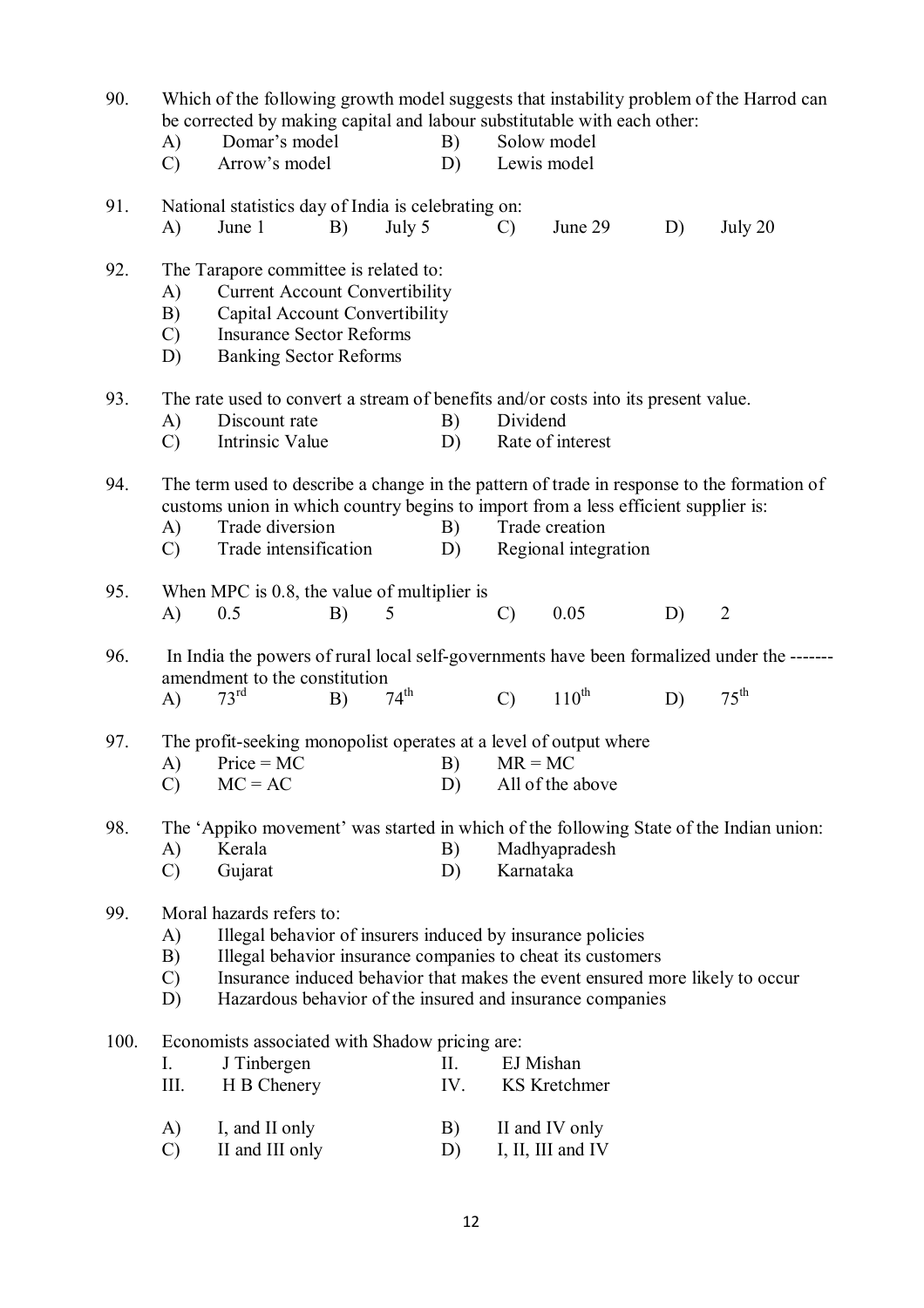- 101. 'There are some projects that appropriate more external economies than they create' which Hirschman termed as
	- I. Convergent series II. Divergent series
	- III. Induced investment IV. Autonomous investment
	- A) I alone is correct B) I and II are correct
	- C) I and III are correct D) I and IV are correct
- 102. Which one of the following method is a surrogate market method for the valuation of an environmental good?
	- A) Defensive expenditure method
	- B) Contingent valuation method
	- C) Choice experiments
	- D) Hedonic pricing method
- 103. Arrange the following districts of Kerala in the descending order of sex ratio based on 2011census
	- A) Pathanamithitta, Kannur, Alapuzha, Thrissur
	- B) Kannur , Alapuzha , Pathanamthitta, Thrissur
	- C) Thrissur, Pathanamthitta, Alapuzha, Kannur
	- D) Kannur, Pathanamthitta, Thrissur, Alappuzha

104. Which among the following statement/s is/ are correct? Statement I -- The Life Cycle Hypothesis was developed by Albert Ando and Modigliani Statement II -- The basic assumption of absolute income hypothesis is that current consumption expenditure is a function of current real income.

- A) Statement I is correct
- B) Statement II is correct
- C) Both statements are correct
- D) None of the above
- 105. Small industrial Development Bank of India (SIDBI) is a development financial institution in India, headquartered at
	- A) New Delhi B) Lucknow C) Mumbai D) Chennai

106. If it rains, a taxi driver can earn Rs 500 per day. If it is fair, he can lose Rs 50 per day. If the probability of rain is  $0.30$  what is his expectation?<br>A) Rs  $115$  B) Rs  $450$  C) Rs  $535$ A) Rs 115 B) Rs 450 C) Rs 535 D) Rs 295

107. If the total cost function is  $C=8x^3 + 3x^2 - 6x + 3$ , marginal cost is:

- A)  $11x^2 + 5x 3$  B)  $24x^2$  $24x^2 + 6x +3$ <br>  $24x + 3$ C)  $24x^2 + 6x - 6$  D)  $24x + 3$
- 108. The revealed preference theory assumes
	- A) Single Ordering B) Weak Ordering
	- C) Double Ordering D) Strong Ordering
- 109. Market demand curve is positively sloped in the case of:
	- A) Band wagon effect B) Veblen effect C) Snob effect D) Price effect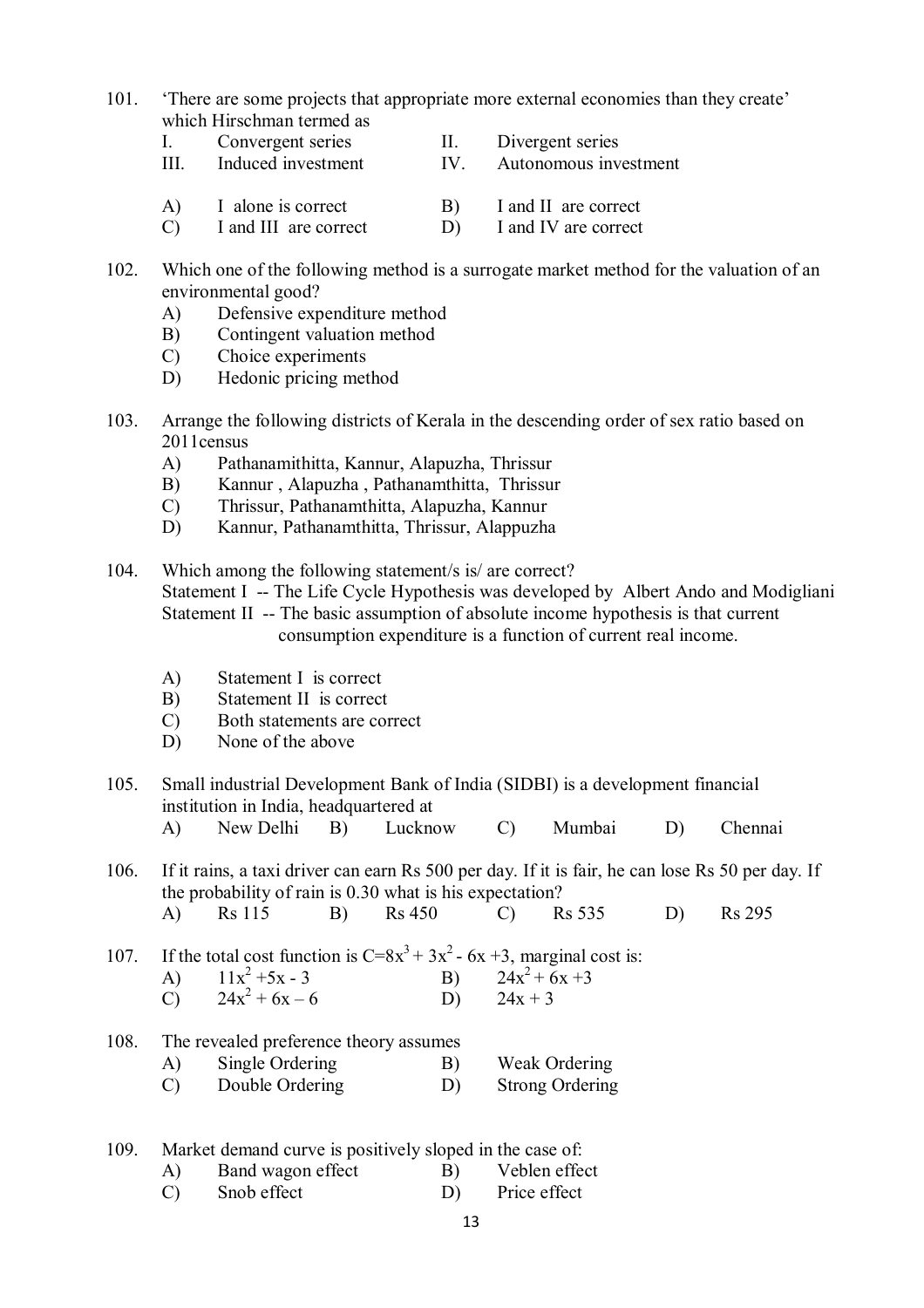| 110.         | Match List I with List II and select the correct answer.<br>List I<br>a) Travel cost method<br>b) Choice Modeling<br>c) Contingent Valuation method<br>d) Hedonic pricing method                                                                                                                                                                                                                                                                                                                                                                                                                                                                                                                                                                                                                                                                                |                                               | List II<br>1.Jordan Louviere<br>2. Wood and Trice<br>3. Ridker and Henning<br>4. Ciriacy-Wantrup                                 |    |      |
|--------------|-----------------------------------------------------------------------------------------------------------------------------------------------------------------------------------------------------------------------------------------------------------------------------------------------------------------------------------------------------------------------------------------------------------------------------------------------------------------------------------------------------------------------------------------------------------------------------------------------------------------------------------------------------------------------------------------------------------------------------------------------------------------------------------------------------------------------------------------------------------------|-----------------------------------------------|----------------------------------------------------------------------------------------------------------------------------------|----|------|
|              | A)<br>$a-1$ , $b-2$ , $c-3$ , $d-4$<br>$a-3$ , $b-1$ , $c-2$ , $d-4$<br>$\mathcal{C}$                                                                                                                                                                                                                                                                                                                                                                                                                                                                                                                                                                                                                                                                                                                                                                           | B)<br>D)                                      | $a-4$ , $b-3$ , $c-2$ , $d-1$<br>$a-2$ , $b-1$ , $c-4$ , $d-3$                                                                   |    |      |
| 111.         | Primary deficit is:<br>A)<br>Fiscal deficit – interest payment<br>Fiscal deficit $+$ interest payment<br>B)<br>Fiscal deficit + revenue deficit<br>$\mathcal{C}$<br>Fiscal deficit – Revenue deficit<br>D)                                                                                                                                                                                                                                                                                                                                                                                                                                                                                                                                                                                                                                                      |                                               |                                                                                                                                  |    |      |
| 112.         | The service tax was introduced in India in<br>A)<br>1993<br>B)                                                                                                                                                                                                                                                                                                                                                                                                                                                                                                                                                                                                                                                                                                                                                                                                  | 1998                                          | 1994<br>$\mathcal{C}$                                                                                                            | D) | 2000 |
| 113.<br>114. | If a monopolist offers a 10% discount to students for his product and charging others the<br>market price, it is a case of:<br>First degree price discrimination<br>A)<br>Second degree price discrimination<br>B)<br>Third degree price discrimination<br>$\mathcal{C}$<br>D)<br>Fourth degree price discrimination<br>Which of the statement(s) is / are the draw backs of CPI?<br>It is based on whole sale price only so it fails to reflect true cost of living<br>I.<br>It fails to reflect the substitution of goods by typical consumers so that it fails to<br>II.<br>reflect the real cost of living<br>III.<br>It is an index of typical goods and typical consumers so that it fails to reflect the<br>real cost of living<br>It fails to reflect the changes in the quality of goods so that it fails to reflect the<br>IV.<br>real cost of living |                                               |                                                                                                                                  |    |      |
|              | A)<br>I only<br>I, III & IV only<br>$\mathcal{C}$                                                                                                                                                                                                                                                                                                                                                                                                                                                                                                                                                                                                                                                                                                                                                                                                               | B)<br>D)                                      | II, III $&$ IV only<br>I and IV only                                                                                             |    |      |
| 115.         | Match List I with List II and select the correct answer.<br>List I<br><b>Indian Statistical Institute</b><br>a)<br>b)<br>Expenditure tax<br>Tax reforms<br>$\mathbf{c})$<br>People's plan<br>$\rm d)$<br>A)<br>$a-4, b-3, c-2, d-1$<br>$\mathcal{C}$<br>$a-3$ , $b-4$ , $c-2$ , $d-1$                                                                                                                                                                                                                                                                                                                                                                                                                                                                                                                                                                           | $List$ II<br>1.<br>2.<br>3.<br>4.<br>B)<br>D) | M N Roy<br>Raja Chelliah<br>P C Mahalanobis<br>Nicholas Kaldor<br>$a-3$ , $b-1$ , $c-2$ , $d-4$<br>$a-4$ , $b-3$ , $c-1$ , $d-2$ |    |      |

14